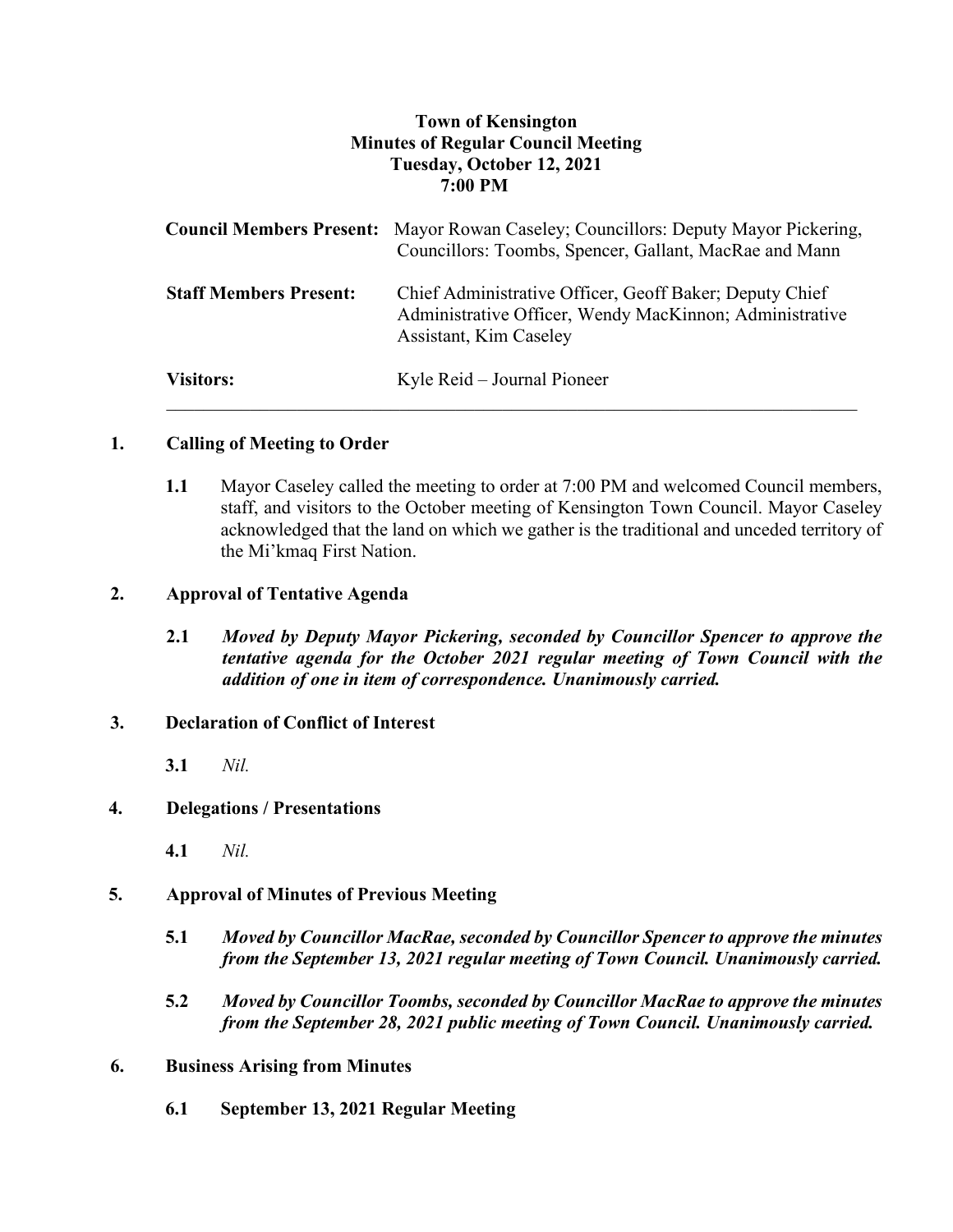**6.1.1** *Nil.*

### **6.2 September 28, 2021 Public Meeting**

**6.2.1** *Nil.*

#### **7. Reports**

- **7.1 Chief Administrative Officer Report**
	- **7.1.1** *Moved by Councillor Gallant, seconded by Councillor Toombs to adopt the September 2021 CAO Report as prepared by CAO, Geoff Baker with the correction of the month in item #24 to September. Unanimously carried.*
- **7.2 Fire Department Statistical Report**
	- **7.2.1** *Moved by Councillor Spencer, seconded by Councillor Toombs to approve the August 2021 Fire Statistical report as prepared by Fire Chief, Rodney Hickey. Unanimously carried.*
- **7.3 Police Department Statistical Report**
	- **7.3.1** *Moved by Deputy Mayor Pickering, seconded by Councillor Spencer to approve the August 2021 Police Statistical Report as prepared by Chief Sutherland. Unanimously carried.*

#### **7.4 Development Permit Summary Report**

- **7.4.1** *Moved by Councillor Spencer, seconded by Councillor Gallant to approve the October 2021 Development Permit Summary Report. Unanimously carried.*
- **7.5 Bills List** 
	- **7.5.1** *Moved by Councillor Mann, seconded by Councillor Toombs to approve the August 2021 Bills in the amount of \$842,677.46. Unanimously carried.*
	- **7.5.2** *Moved by Councillor Mann, seconded by Councillor MacRae to approve the August 2021 Water & Sewer Utility Bills in the amount of \$9,324.76. Unanimously carried.*
- **7.6 Summary Income Statement**
	- **7.6.1** *Moved by Councillor Mann, seconded by Councillor Spencer to approve the Summary Income Statement for the month of August 2021. Unanimously carried.*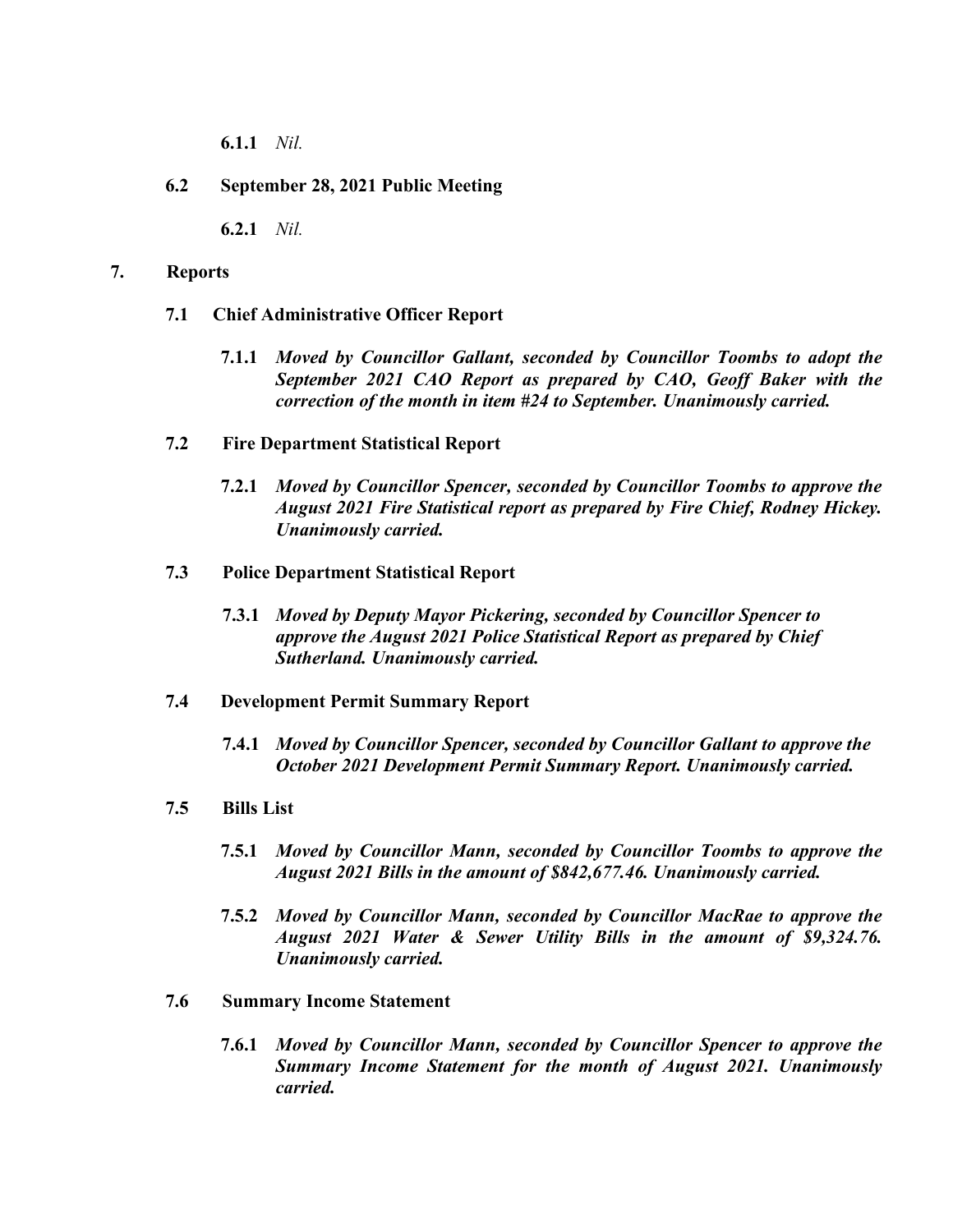#### **7.7 Credit Union Centre Report**

**7.7.1** *Moved by Councillor Spencer, seconded by Councillor Toombs to approve the Credit Union Centre report for the month of August 2021. Unanimously carried.*

### **7.8 Mayor's Report**

**7.8.1** *Moved by Councillor MacRae, seconded by Councillor Spencer to approve the Mayor's report for the month of October 2021 as presented by Mayor Caseley. Unanimously carried.*

#### **7.9 Federation of PEI Municipalities (FPEIM) Report**

**7.9.1** FPEIM will hold their Semi-Annual meeting on November 6, 2021, at the Credit Union Place, Summerside.

### **7.10 Heart of the Island Initiative Report**

- **7.10.1** A few artists have submitted art installation proposals for potential display around the area.
- **7.10.2** The Heart of PEI Initiative is hosting an event capitalizing on Island Trails Developing Key Drivers Towards Sustainable Communities on October 14, 2021 at the Stanley Bridge Heritage Centre.

#### **7.11 Kensington Area Chamber of Commerce (KACC) Report**

- **7.11.1** The Annual Golf Tournament was a successful event.
- **7.11.2** The Chamber is hosting an Event for Small Business Week on Tuesday, October  $19<sup>th</sup>$  from 8:30 am – 12:00 pm at the Kensington Legion.
- **7.11.3** The Annual Awards Gala will be held on November 25, 2021 at the New London Community Complex.

## **7.12 PEI 55 Plus Games**

**7.12.1** *Nil.*

#### **8. New Business**

- **8.1 Request for Decisions**
	- **8.1.1 Development Control Bylaw Amendment – Section 10.8**

## **8.1.1.1** *Moved by Councillor Toombs, seconded by Deputy Mayor Pickering*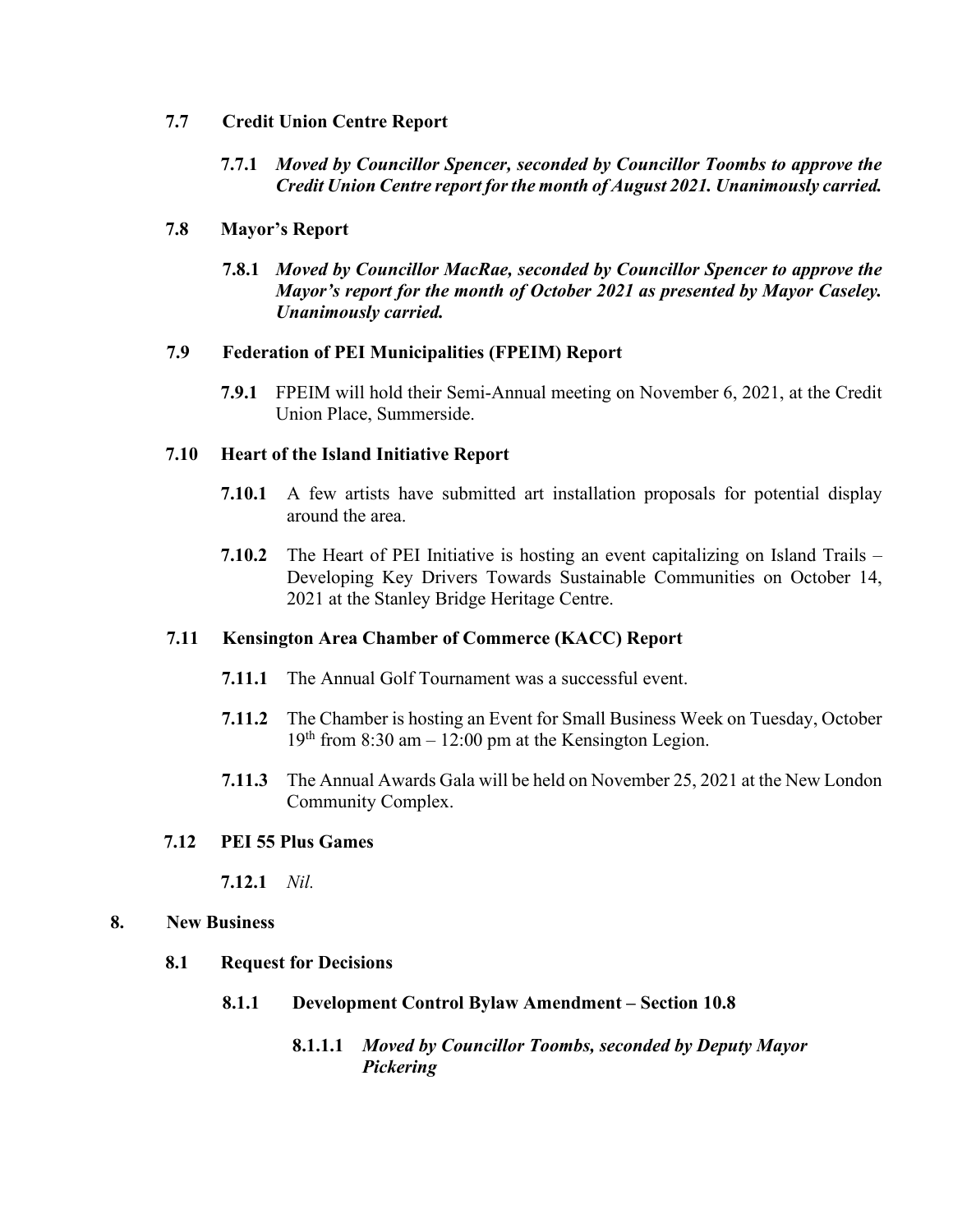*WHEREAS Section 10.8 – Dwellings in Commercial Buildings, of the Town of Kensington Development Control Bylaw contains ambiguous language, is unclear, and restricts staff from being able to provide clear direction to developers;*

*AND WHEREAS DV8 Consulting and Town staff have reviewed Section 10.8 of the Development Control Bylaw and recommend that the Bylaw be amended to provide clarity around the section;*

*AND WHEREAS a public meeting to hear public comments and concerns was held on September 28, 2021 in accordance with the Prince Edward Island Planning Act and the Town of Kensington Development Control Bylaw;*

*BE IT RESOLVED THAT Kensington Town Council give first reading to amend the Zoning and Subdivision Control Bylaw by striking Section 10.8 from the Bylaw in its entirety and to replace it with a new Section 10.8, as follows:*

*10.8 Dwellings in Commercial Buildings*

*Where dwelling units are permitted above commercial uses:*

- *a) No dwelling unit, or any part thereof, shall be located below a commercial use.*
- *b) Dwelling units may be permitted on the same floor as commercial uses provided that they are completely segregated from the commercial uses and have a separate entrance which serves the dwelling units.*

*Unanimously carried.* 

**8.1.1.2** *Moved by Councillor Toombs, seconded by Councillor Spencer*

*WHEREAS Section 10.8 – Dwellings in Commercial Buildings of the Town of Kensington Development Control Bylaw contains ambiguous language, is unclear, and restricts staff from being able to provide clear direction to developers;*

*AND WHEREAS DV8 Consulting and Town staff have reviewed Section 10.8 of the Development Control Bylaw and recommend that the Bylaw be amended to provide clarity around the section;*

*AND WHEREAS a public meeting to hear public comments and concerns was held on September 28, 2021 in accordance with the*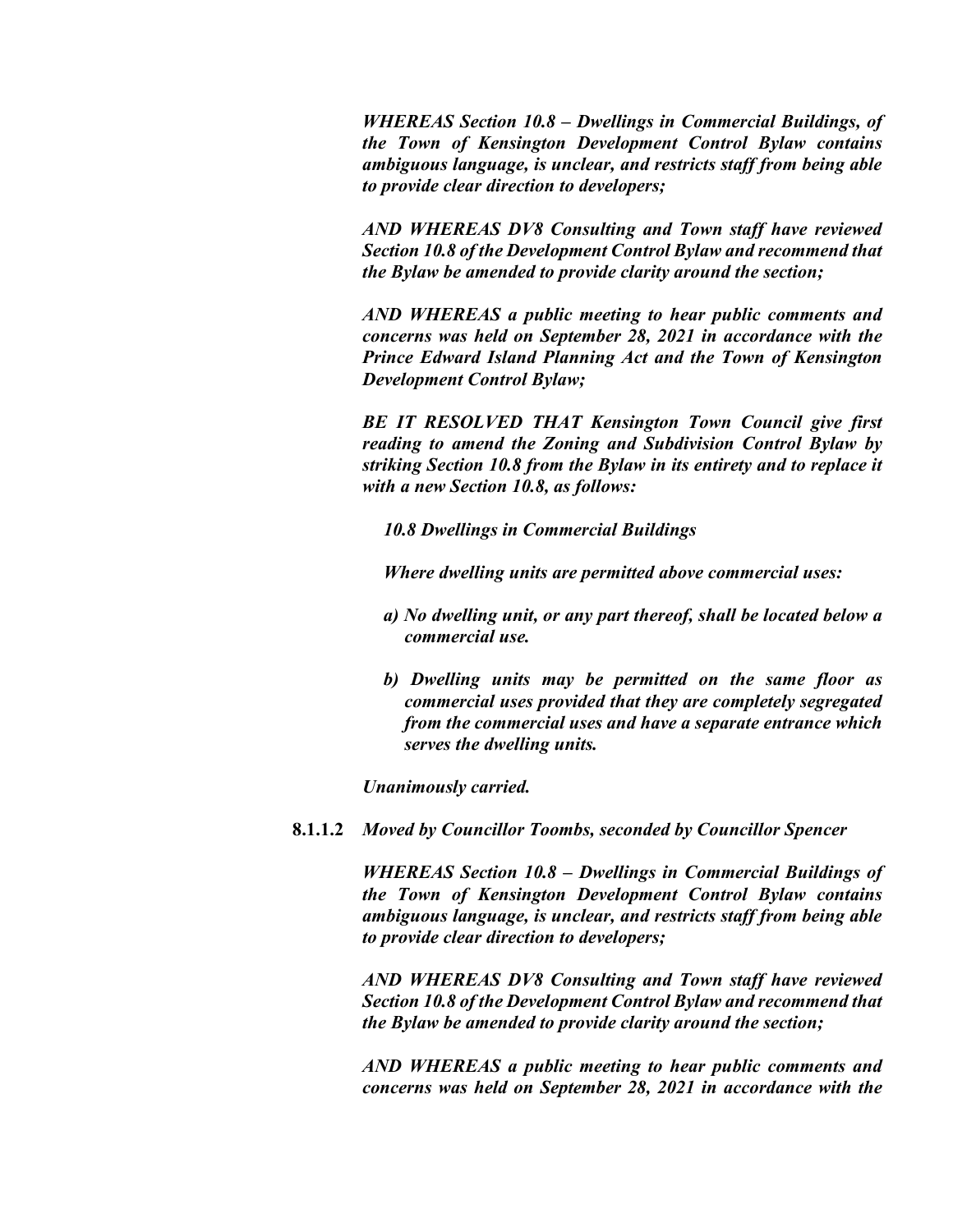*Prince Edward Island Planning Act and the Town of Kensington Development Control Bylaw;*

*BE IT RESOLVED THAT Kensington Town Council approve first reading to amend the Zoning and Subdivision Control Bylaw by striking Section 10.8 from the Bylaw in its entirety and to replace it with a new Section 10.8, as follows:*

*10.8 Dwellings in Commercial Buildings*

*Where dwelling units are permitted above commercial uses:*

- *a) No dwelling unit, or any part thereof, shall be located below a commercial use.*
- *b) Dwelling units may be permitted on the same floor as commercial uses provided that they are completely segregated from the commercial uses and have a separate entrance which serves the dwelling units.*

*Unanimously carried.*

#### **8.1.2 Kensington Vipers 2021-22 Sponsorship Request**

**8.1.2.1** *Moved by Deputy Mayor Pickering, seconded by Councillor Toombs*

> *THAT Kensington Town Council approve a Player Sponsorship for the Kensington Moase Plumbing and Heating Vipers for the 2021/22 hockey season in the amount of \$750.00.*

*Unanimously carried.*

## **8.1.3 Development Permit Application – 30 Garden Drive**

**8.1.3.1** *Moved by Councillor Spencer, seconded by Councillor Toombs*

*BE IT RESOLVED THAT Kensington Town Council approve a development permit application for the Kensington Royal Canadian Legion Branch No. 9 for the relocation and placement of a 12' x 16' accessory structure on a property located at 30 Garden Drive, subject to full compliance with the Town's Development Control Bylaw and all other applicable municipal, provincial, and federal legislation and regulations.*

*Unanimously carried.*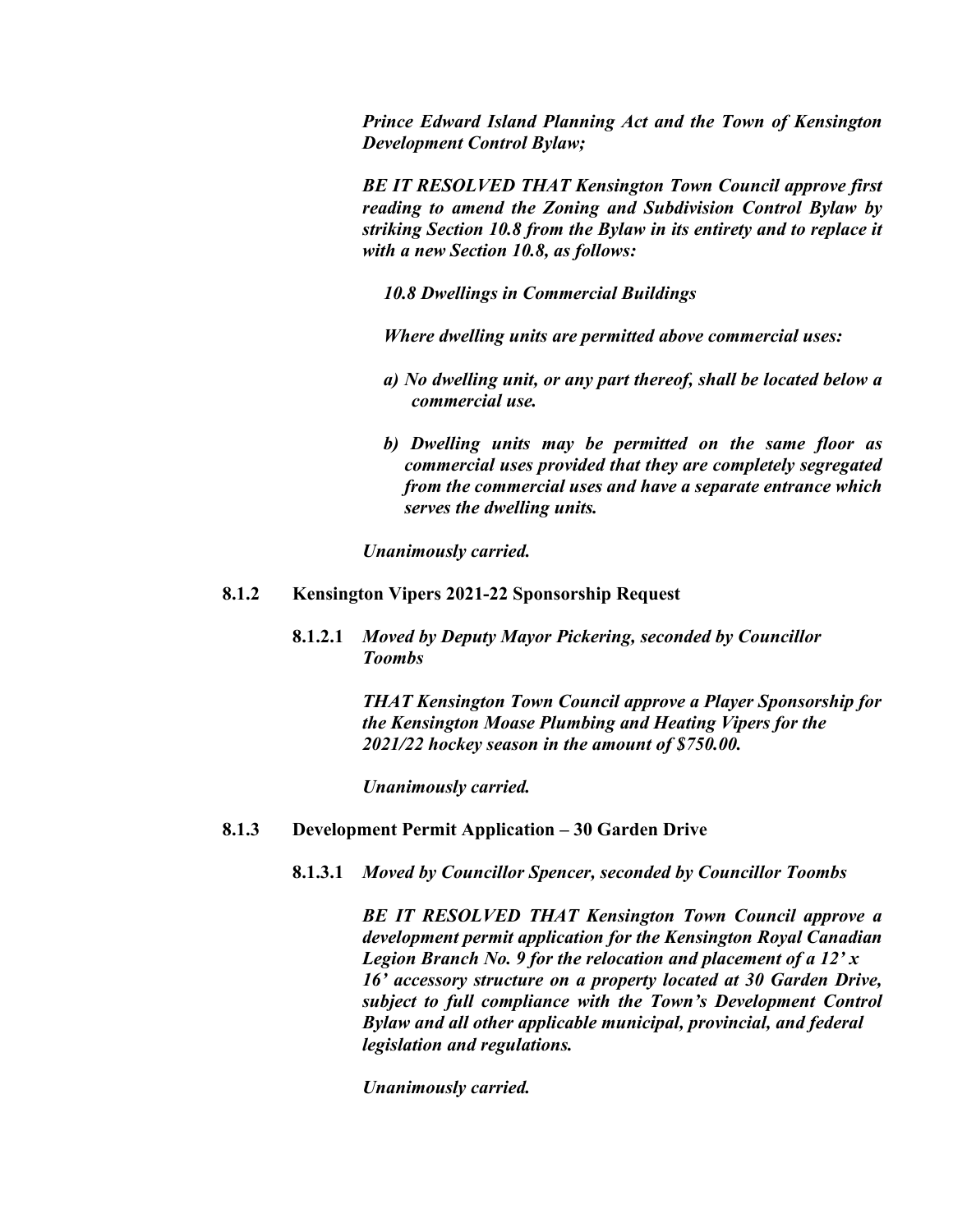- **8.1.4 Official Plan Amendment – Map Amendment to include 38 Business Park Lots and Application of Industrial (M1) Zoning Designation**
	- **8.1.4.1** *Moved by Deputy Mayor Pickering, seconded by Councillor Spencer*

*WHEREAS the Kensington Town Council are in the process of constructing a 38-lot business park subdivision;*

*AND WHEREAS the business park subdivision is being constructed on lands which were recently brought inside the Town's boundary as part of its 2020 boundary restructuring application and therefore are not currently included in the Town's Official Plan Land Use Map;*

*AND WHEREAS Town Council are desirous of applying an Industrial (M1) Land Use designation to the 38-business park properties;*

*AND WHEREAS a public meeting to hear public comments and concerns on the proposed Official Plan amendment was held on September 28, 2021, in accordance with the Prince Edward Island Planning Act and the Town's Official Plan;*

*BE IT RESOLVED THAT Town Council approve an amendment to the Town of Kensington Official Plan Land Use Map to include the 38 properties in the new business park and to apply an Industrial (M1) Land Use designation to the 38 lots, as per Survey Plan #19257-S01 dated May 7, 2021, and revised on July 27, 2021.* 

*Unanimously carried.* 

- **8.1.5 Development Control Bylaw Amendment – Map Amendment to include 38 Business Park Lots**
	- **8.1.5.1** *Moved by Councillor Mann, seconded by Councillor Toombs*

*WHEREAS the Kensington Town Council are in the process of constructing a 38-lot business park subdivision;*

*AND WHEREAS the business park subdivision is being constructed on lands which were recently brought inside the Town's boundary as part of its 2020 boundary restructuring application and therefore are not currently included in the Town's Development Control Bylaw;*

*AND WHEREAS Town Council are desirous of applying an Industrial (M1) Zoning designation to the 38 business park properties;*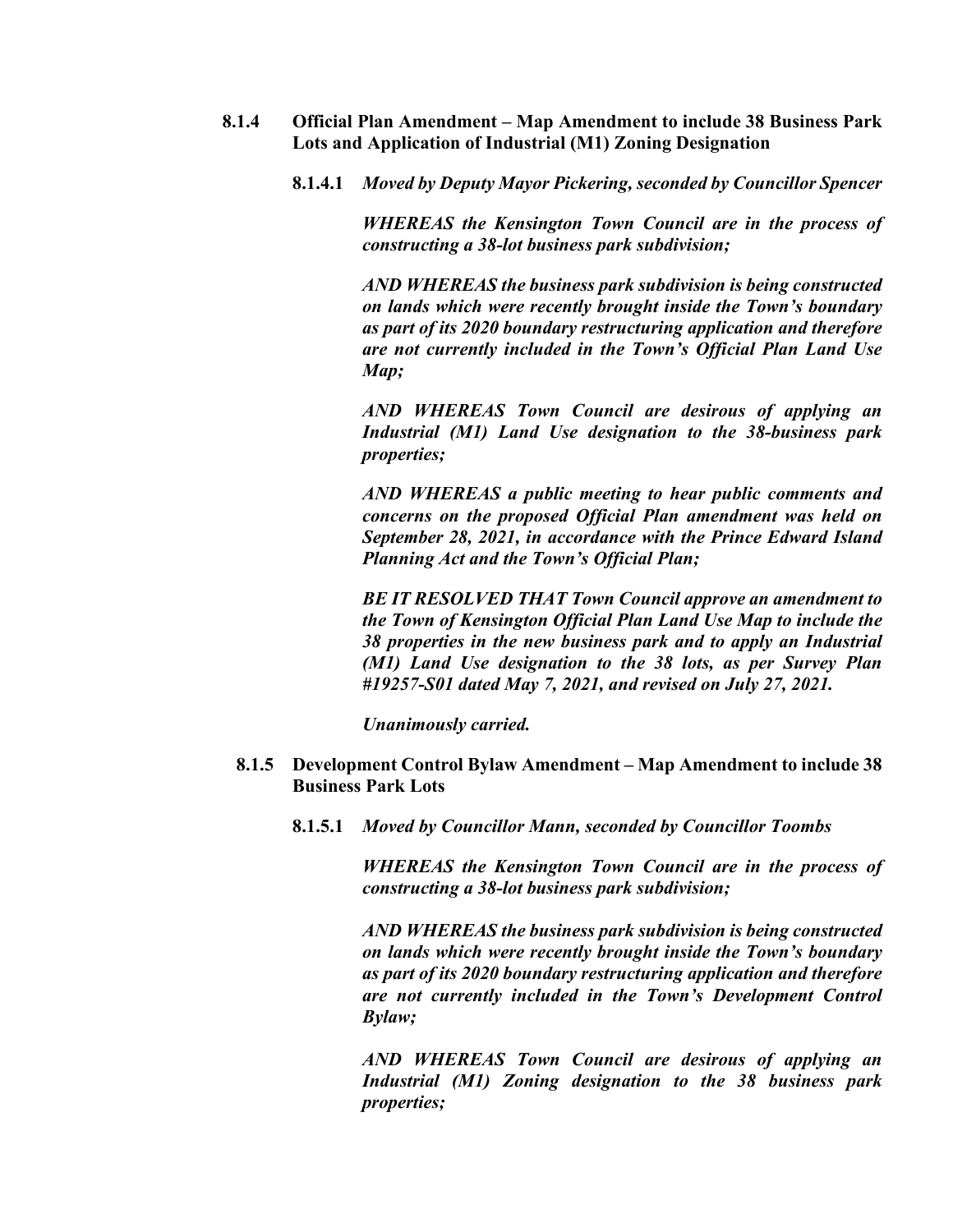*AND WHEREAS a public meeting to hear public comments and concerns on the proposed Development Control Bylaw amendment was held on September 28, 2021 in accordance with the Prince Edward Island Planning Act and the Town of Kensington Development Control Bylaw;*

*BE IT RESOLVED THAT Town Council give first reading to amend the Zoning and Subdivision Control Bylaw to include the 38 properties in the new business park and to apply an Industrial (M1) Zoning designation to the 38 lots, as per Survey Plan #19257-S01 dated May 7, 2021, and revised on July 27, 2021.*

*Unanimously carried.*

**8.1.5.2** *Moved by Councillor Mann, seconded by Councillor Spencer*

*WHEREAS the Kensington Town Council are in the process of constructing a 38-lot business park subdivision;*

*AND WHEREAS the business park subdivision is being constructed on lands which were recently brought inside the Town's boundary as part of its 2020 boundary restructuring application and therefore are not currently included in the Town's Development Control Bylaw;*

*AND WHEREAS Town Council are desirous of applying an Industrial (M1) Zoning designation to the 38-business park properties;*

*AND WHEREAS a public meeting to hear public comments and concerns on the proposed Development Control Bylaw amendment was held on September 28, 2021 in accordance with the Prince Edward Island Planning Act and the Town of Kensington Development Control Bylaw;*

*AND WHEREAS the Bylaw amendment was read a first time at this meeting;*

*BE IT RESOLVED THAT Town Council approve first reading to amend the Zoning and Subdivision Control Bylaw to include the 38 properties in the new business park and to apply an Industrial (M1) Zoning designation to the 38 lots, as per Survey Plan #19257-S01 dated May 7, 2021, and revised on July 27, 2021.*

*Unanimously carried.*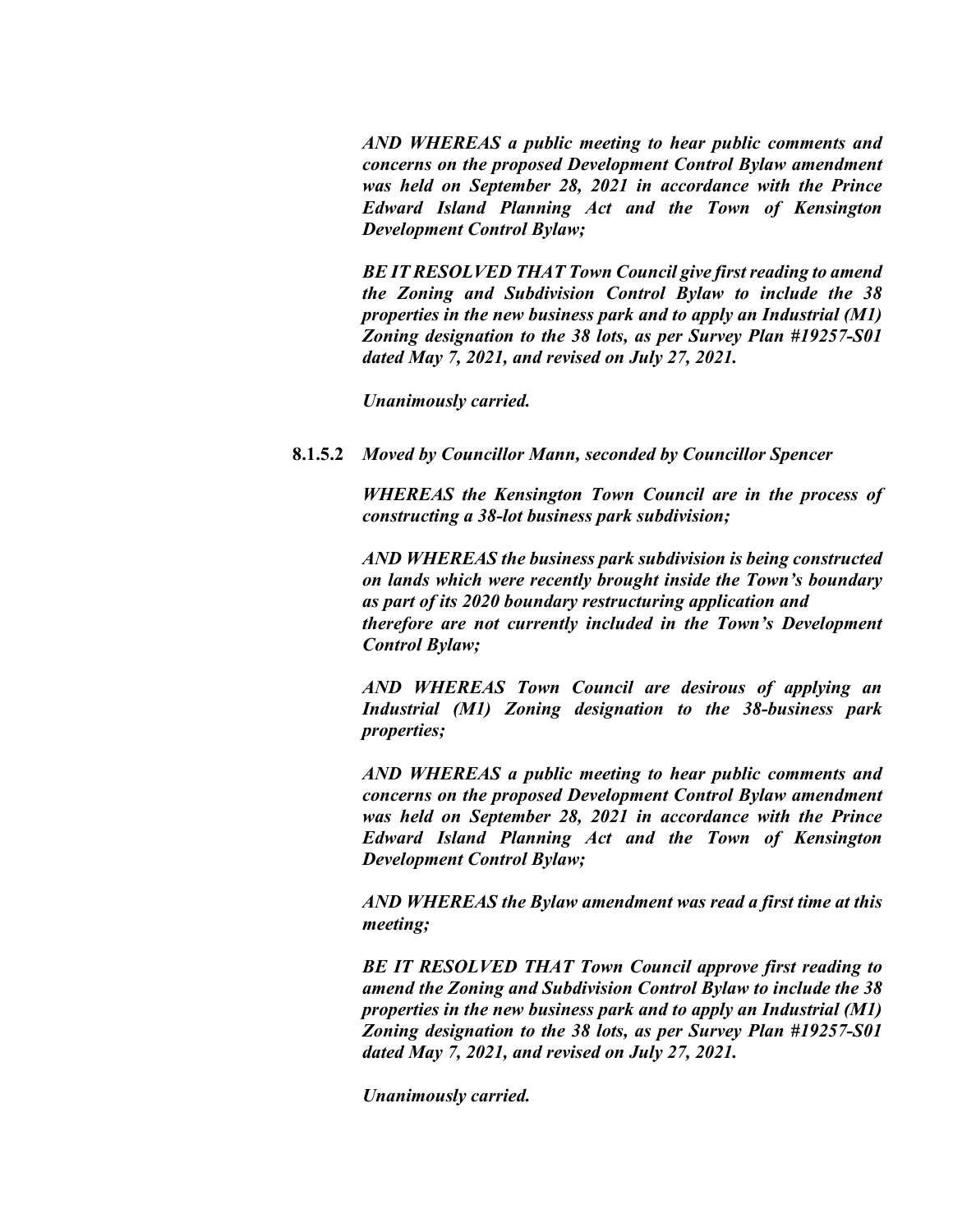- **8.1.6 Development Control Bylaw Amendment – Permitted Uses in the Industrial (M1) Zone**
	- **8.1.6.1** *Moved by Councillor Spencer, seconded by Deputy Mayor Pickering*

*WHEREAS Kensington Town Council are desirous of expanding the range of permitted uses in the Industrial (M1) Zone, as contained in the Town of Kensington Development Control Bylaw, to provide additional flexibility on the range of land uses permitted on Industrially zoned lands;*

*AND WHEREAS a public meeting to hear public comments and concerns on a proposed Development Control Bylaw amendment was held on September 28, 2021 in accordance with the Prince Edward Island Planning Act and the Town of Kensington Development Control Bylaw;*

*BE IT RESOLVED THAT Town Council give first reading to amend the Town of Kensington Development Control Bylaw, by inserting the following section before Section 13.2.1 under the existing subheading "permitted uses", as follows:*

- *1) Uses as permitted in the General Commercial (C1) Zone subject to the regulations of Section 10 for uses permitted in the C1 Zone, excluding the following uses:*
	- *a. Hotels, Motels or other Tourist Establishments*
	- *b. Institutional Buildings*
	- *c. Funeral Homes*
	- *d. Multi-Unit Dwellings*
	- *e. Child care facilities*
	- *f. Dwelling units in a commercial building*

*Unanimously carried.*

**8.1.6.2** *Moved by Councillor Spencer, seconded by Councillor Toombs*

*WHEREAS Kensington Town Council are desirous of expanding the range of permitted uses in the Industrial (M1) Zone, as contained in the Town of Kensington Development Control Bylaw, to provide additional flexibility on the range of land uses permitted on Industrially zoned lands;*

*AND WHEREAS a public meeting to hear public comments and concerns on a proposed Development Control Bylaw amendment was held on September 28, 2021 in accordance with the Prince Edward Island Planning Act and the Town of Kensington*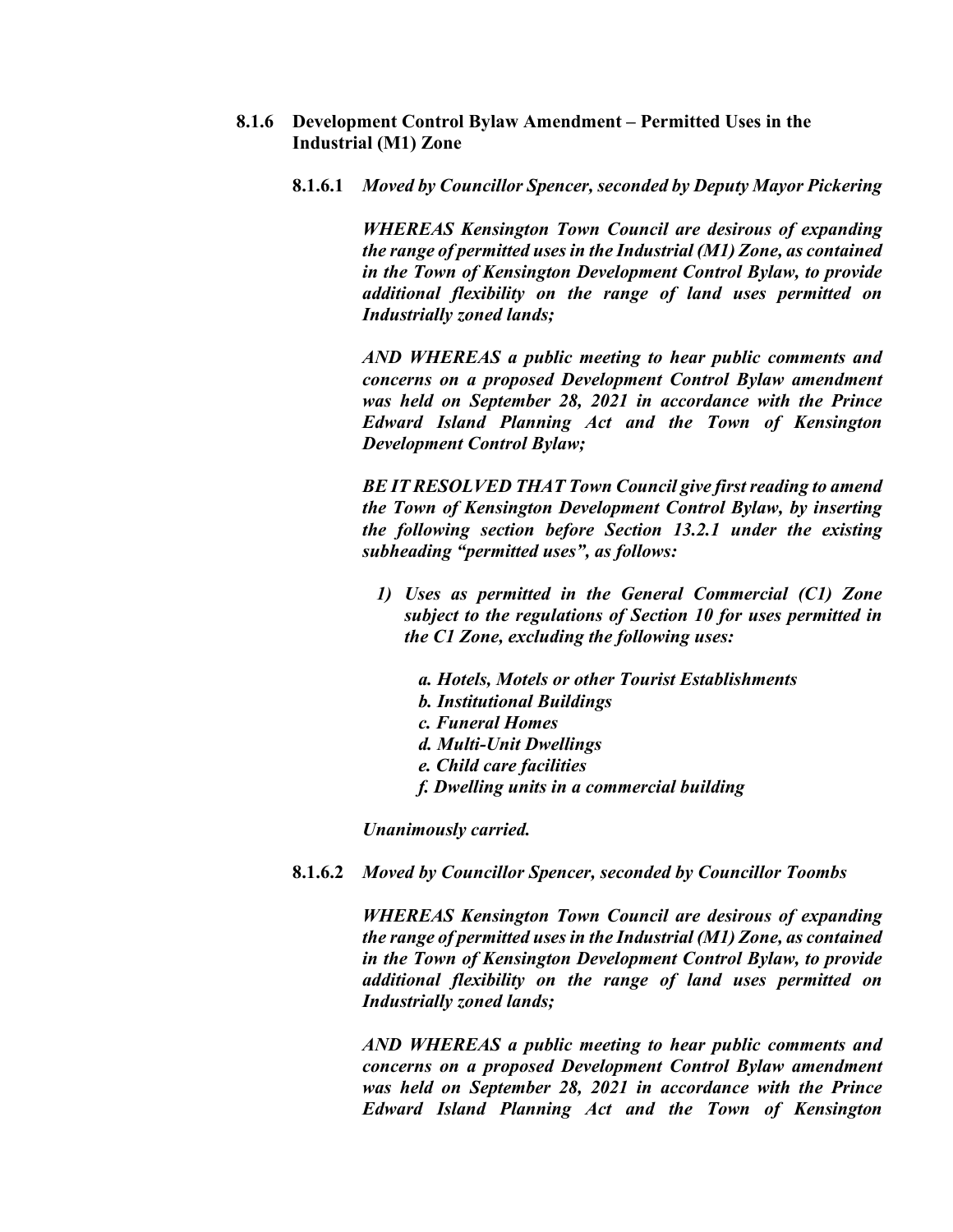*Development Control Bylaw;*

*AND WHEREAS The Bylaw amendment was read a first time at this meeting;*

*BE IT RESOLVED THAT Town Council approve first reading to amend the Town of Kensington Development Control Bylaw, by inserting the following section before Section 13.2.1 under the existing subheading "permitted uses", as follows:*

- *1) Uses as permitted in the General Commercial (C1) Zone subject to the regulations of Section 10 for uses permitted in the C1 Zone, excluding the following uses:*
	- *a. Hotels, Motels or other Tourist Establishments b. Institutional Buildings c. Funeral Homes d. Multi-Unit Dwellings e. Child care facilities f. Dwelling units in a commercial building*

*Unanimously carried.*

- **8.1.7 Town of Kensington Emergency Management Plan**
	- **8.1.7.1** *Moved by Councillor Toombs, seconded by Deputy Mayor Pickering*

*BE IT RESOLVED THAT Town Council approve the Town of Kensington Emergency Management Plan as revised on October 8, 2021.*

*Unanimously carried.*

- **8.1.8 Annual Sewer Main Flushing – 2021**
	- *8.1.8.1 Moved by Councillor Spencer, seconded by Councillor Toombs*

*BE IT RESOLVED THAT Town Council award a contract for the 2021 Annual Sewer Main Line Flushing and Video Inspection to Infraspec Underground Inc. as per their quote dated September 21, 2021, in the amount of \$21,469.00 plus HST.*

*Unanimously carried.* 

#### **8.2 Other Matters**

**8.2.1** Mayor Caseley inquired about the status of repair for a section of sidewalk on School St. Mr. Baker will request an updated timeline and report back to Council.